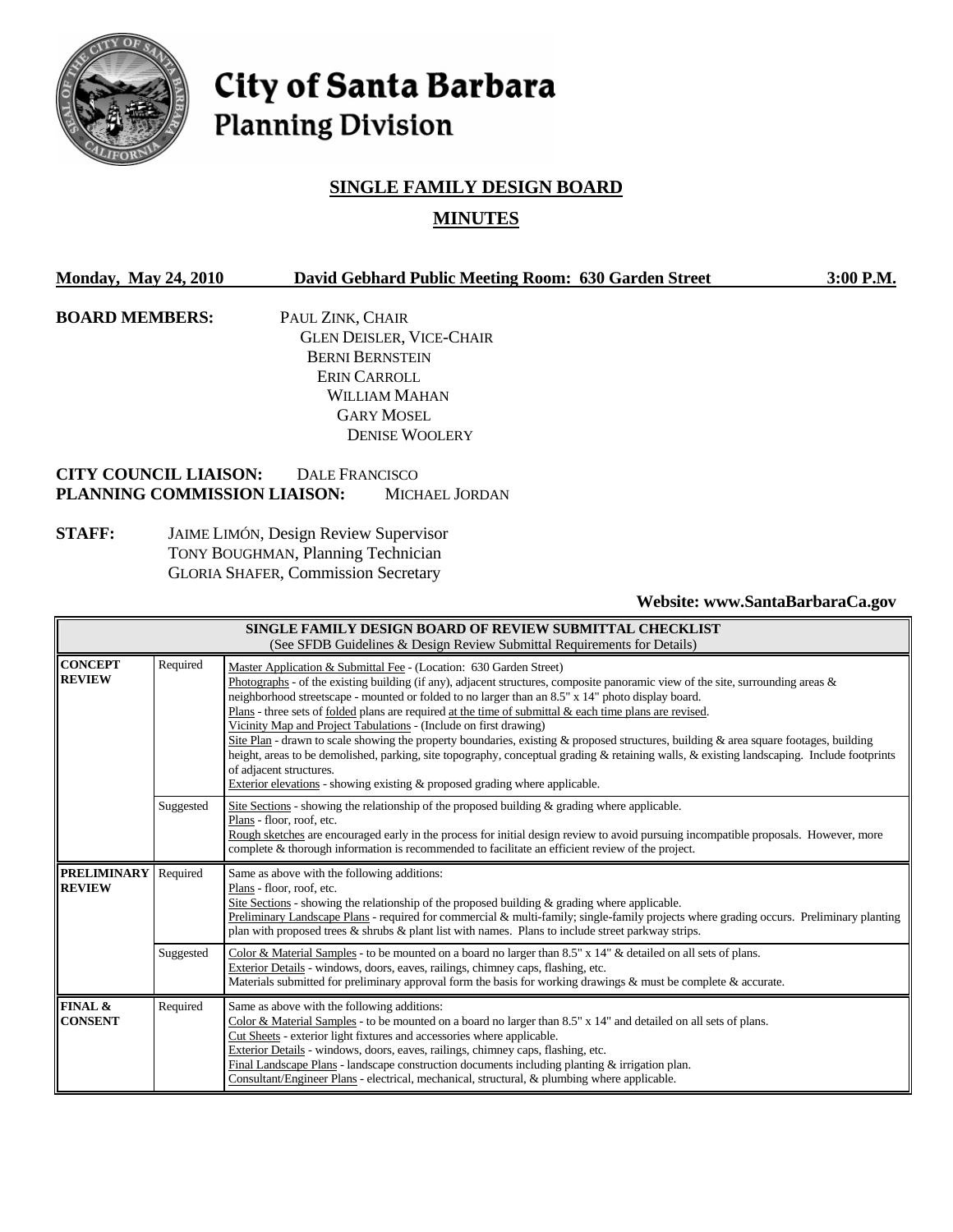### **PLEASE BE ADVISED**

- The approximate time the project will be reviewed is listed to the left of each item. It is suggested that applicants arrive 15 minutes early. The agenda schedule is subject to change as cancellations occur. Staff will notify applicants of time changes.
- The applicant's presence is required. If an applicant is not present, the item will be postponed indefinitely. If an applicant cancels or postpones an item without providing advance notice, the item will be postponed indefinitely and will not be placed on the following Single Family Design Board of Review (SFDB) agenda. In order to reschedule the item for review, a rescheduling fee will be paid and the applicant must fill out and file a Supplemental Application Form at 630 Garden Street (Community Development Department) in addition to submitting appropriate plans.
- All approvals made by the SFDB are based on compliance with Municipal Code Chapter 22.68 and with adopted SFDB guidelines. Some agenda items have received a mailed notice and are subject to a public hearing.
- The SFDB may grant an approval for any project scheduled on the agenda if sufficient information has been provided and no other discretionary review is required. Substitution of plans is not allowed, if revised plans differing from the submittal sets are brought to the meeting, motions for preliminary or final approval will be contingent upon staff review for code compliance.
- The Board may refer items to the Consent Calendar for Preliminary and Final SFDB approval.
- Conceptual comments are valid for one year. Preliminary SFDB approval is valid for one year from the date of the approval unless a time extension has been granted. Final SFDB approval is valid for two years from the date of final action unless a time extension has been granted or a Building Permit has been issued.
- Appeals: Decisions of the SFDB may be appealed to the City Council. For further information on appeals, contact the Planning Division Staff or the City Clerk's office. Appeals must be in writing and must be filed with the City Clerk at City Hall, 735 Anacapa St. within ten (10) calendar days of the meeting at which the Board took action or rendered its decision.
- **AMERICANS WITH DISABILITIES ACT:** In compliance with the Americans with Disabilities Act, if you need special assistance to gain access to, comment at, or participate in this meeting, please contact the Planning Division at (805) 564-5470. If possible, notification at least 48 hours prior to the meeting will enable the City to make reasonable arrangements in most cases.
- **AGENDAS, MINUTES and REPORTS**: Copies of all documents relating to agenda items are available for review at 630 Garden St. and agendas and minutes are posted online at www.SantaBarbaraCa.gov/sfdb. **Materials related to an item on this agenda submitted to the SFDB after distribution of the agenda packet are available for public inspection in the Community Development Department located at 630 Garden St., during normal business hours. If you have any questions or wish to review the plans, please contact Tony Boughman**, at (805) 564-5470, between the hours of 8:30 a.m. to 4:30 p.m., Monday through Friday, or by e-mail at tboughman@SantaBarbaraCA.gov. Please check our website under City Calendar to verify closure dates.

#### **LICENSING ADVISORY:**

The Business and Professions Code of the State of California and the Municipal Code of the city of Santa Barbara restrict preparation of plans for certain project types to licensed professionals. Applicants are encouraged to consult with Building and Safety Staff or Planning Staff to verify requirements for their specific projects.

Unlicensed persons are limited to the preparation of plans for:

- $\triangleright$  Single or multiple family dwellings not to exceed four (4) units per lot, of wood frame construction, and not more than two stories and basement in height;
- $\triangleright$  Non-structural changes to storefronts; and,
- $\triangleright$  Landscaping for single-family dwellings, or projects consisting solely of landscaping of not more than 5,000 square feet.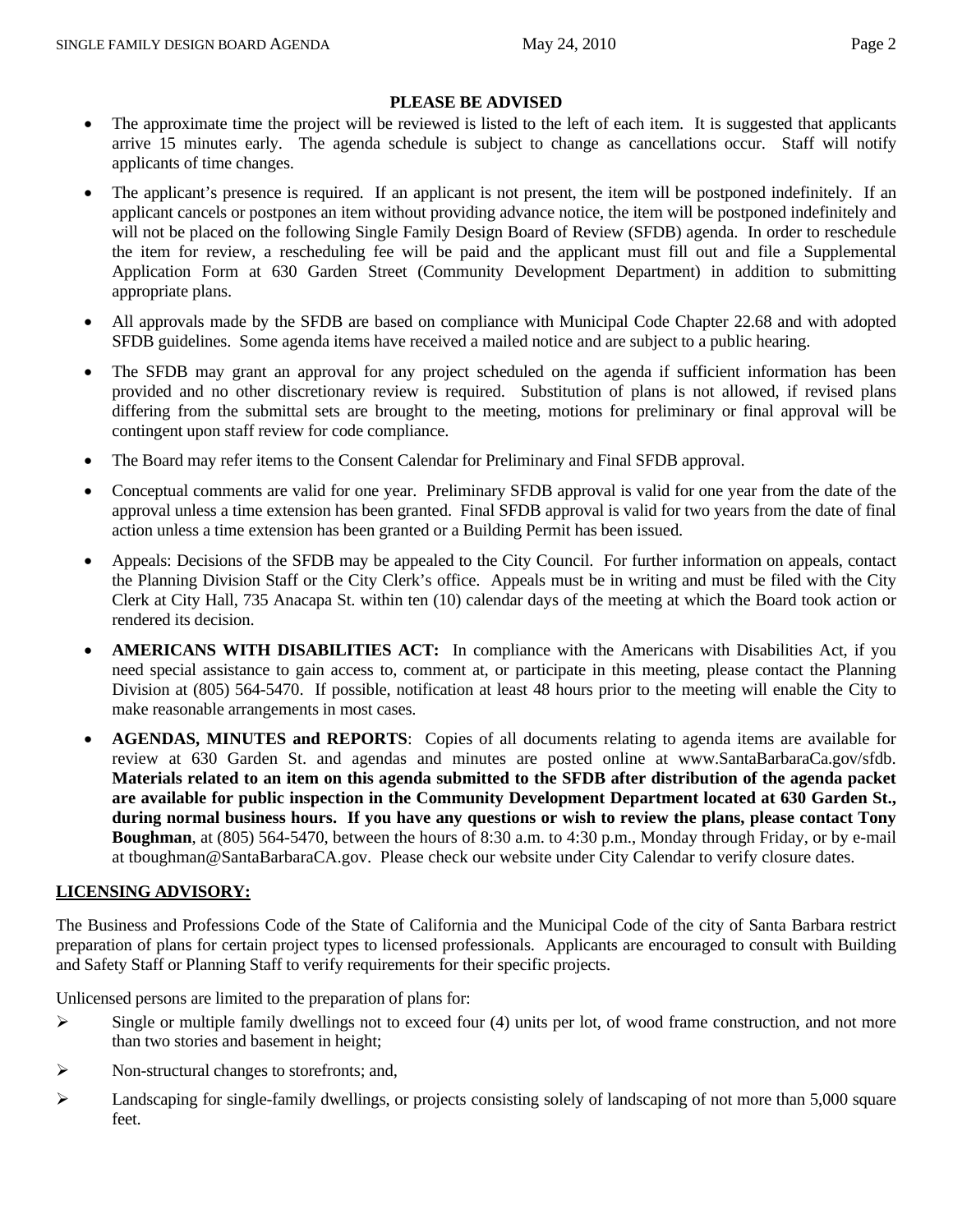- 1. On Wednesday, May 19, 2010, the Agenda was duly posted on the indoor and outdoor bulletin boards at the Community Development Department, 630 Garden Street, and online at www.SantaBarbaraCa.gov.
- 2. This regular meeting of the Single Family Design Board will be broadcast live and rebroadcast in its entirety on Wednesday at 8:00 a.m. on Channel 18.

### **CALL TO ORDER.**

The Full Board meeting was called to order at 3:02 p.m. by Chair Zink.

### **ROLL CALL:**

| Members present: | Bernstein, Deisler, Mahan, Mosel, Woolery (arrived at 3:07), Zink. |
|------------------|--------------------------------------------------------------------|
| Members absent:  | Carroll                                                            |
| Staff present:   | Boughman, Shafer                                                   |

### **GENERAL BUSINESS:**

A. Public Comment:

Tony Fischer, representing Mike and Linda Cahill. Mr. Fischer reported that this morning construction had resumed beneath the second Oak tree at 1402 Grand Avenue (submitted photo and written statement of activities).

B. Approval of Minutes:

| Motion: | Approval of the minutes of the Single Family Design Board meeting of May 10, 2010, as |
|---------|---------------------------------------------------------------------------------------|
|         | amended.                                                                              |
| Action: | Mahan/Deisler, 6/0/0. Motion carried. (Carroll absent.)                               |

C. Consent Calendar:

| Motion: | Ratify the Consent Calendar of May 17, 2010. The Consent Calendar was reviewed by     |
|---------|---------------------------------------------------------------------------------------|
|         | Glen Deisler with the exception landscaping, reviewed by Denise Woolery.              |
| Action: | Bernstein/Mahan, 6/0/0. Motion carried. (Deisler abstained item F.) (Carroll absent.) |
| Motion: | Ratify the Consent Calendar of May 24, 2010. The Consent Calendar was reviewed by     |
|         | Gary Mosel with landscaping reviewed by Denise Woolery.                               |
| Action: | Woolery/Bernstein, 6/0/0. Motion carried. (Carroll absent.)                           |

- D. Announcements, requests by applicants for continuances and withdrawals, future agenda items, and appeals.
	- 1. Mr. Boughman announced that Mr. Carroll will be absent from today's meeting.
	- 2. Mr. Boughman announced that the Monday, May  $31<sup>st</sup>$  Consent Calendar will be cancelled.
	- 3. Mr. Deisler announced that he will step down from Item 8, 1035 Cima Linda Lane.
	- 4. Mr. Zink and Mr. Mosel announced that they will be absent on June 7, 2010.
	- 5. Mr. Mahan reported on the appeal to City Council for the SFDB denial of 1464 La Cima Rd.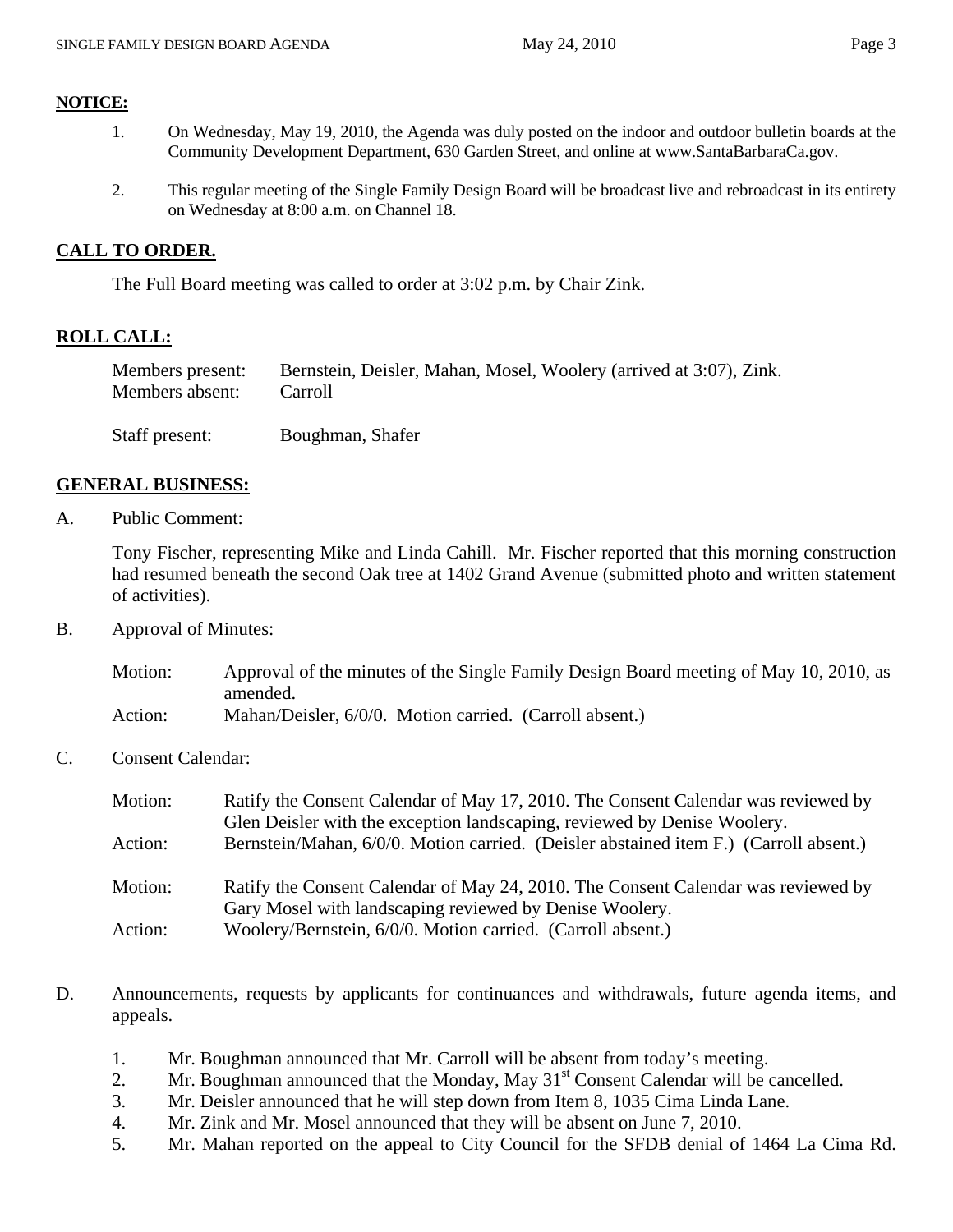6. Mr. Boughman provided a Tea Fire statistics update as of May 20, 2010: 151 homes were destroyed by the fire; 90 applications were submitted to SFDB (60%); 77 applications were approved (51%); 71 Building permits have been issued (47%); 21 projects have been completed with Certificate of Occupancy issued  $(14%)$ .

E. Subcommittee Reports.

None.

### **SFDB-CONCEPT REVIEW (CONT.)**

### **1. 376 LAS ALTURAS RD A-1 Zone**

| (3:10) | Assessor's Parcel Number: 019-312-021 |                              |
|--------|---------------------------------------|------------------------------|
|        | <b>Application Number:</b>            | MST2010-00123                |
|        | Owner:                                | Kevin G. Cravens             |
|        | Architect:                            | <b>Sherry and Associates</b> |
|        | Contractor:                           | Ken Ruiz                     |
|        | $\sim$ $\sim$ $\sim$ $\sim$           |                              |

(Proposal to replace a 1,979 square foot house and 488 square foot garage destroyed in the Tea Fire. Proposed is a 4,005 square foot three-story single-family residence, attached 523 square foot two-car garage, pool, decks, and 390 total cubic yards of grading. The proposed total of 4,528 square feet on the 1.1 acre lot in the Hillside Design District is 98% of the maximum guideline floor to lot area ratio.)

### **(Project was referred from the Consent Calendar. Project requires Environmental Assessment. Action may be taken if sufficient information is provided. [5/24/10])**

Actual time: 3:20

Present: Dawn Sherry, Architect; Kate Simpson, Associate.

Public comment was opened at 3:32 p.m.

Genie Gable, neighbor at 14 Alisal: concerned about the palm tree adjacent to the fence and driveway exit.

Ron Alex, neighbor at 424 Las Alturas: concerned about the view and appearance of the large roof and roof-mounted equipment; concerned about past landslide issues.

Luann Beach, neighbor at 422 Las Alturas: concerned about the project size given the site constraints, concerned about commercial style, and the driveway bridge and retaining wall.

A comment letter in opposition from Paula Westbury was acknowledged.

Public comment was closed at 3:39 p.m.

### **Motion: Continued two weeks to the Full Board with the following comments:**

- 1) Reduce the amount of driveway paving.
- 2) Provide a roof plan showing parapet heights.
- 3) Relocate the solar panels to lower rooftop locations.
- 4) Provide information about hardscape and paving materials.
- 5) Provide a color and material board. Provide color elevations.
- 6) Provide information about the pool fencing.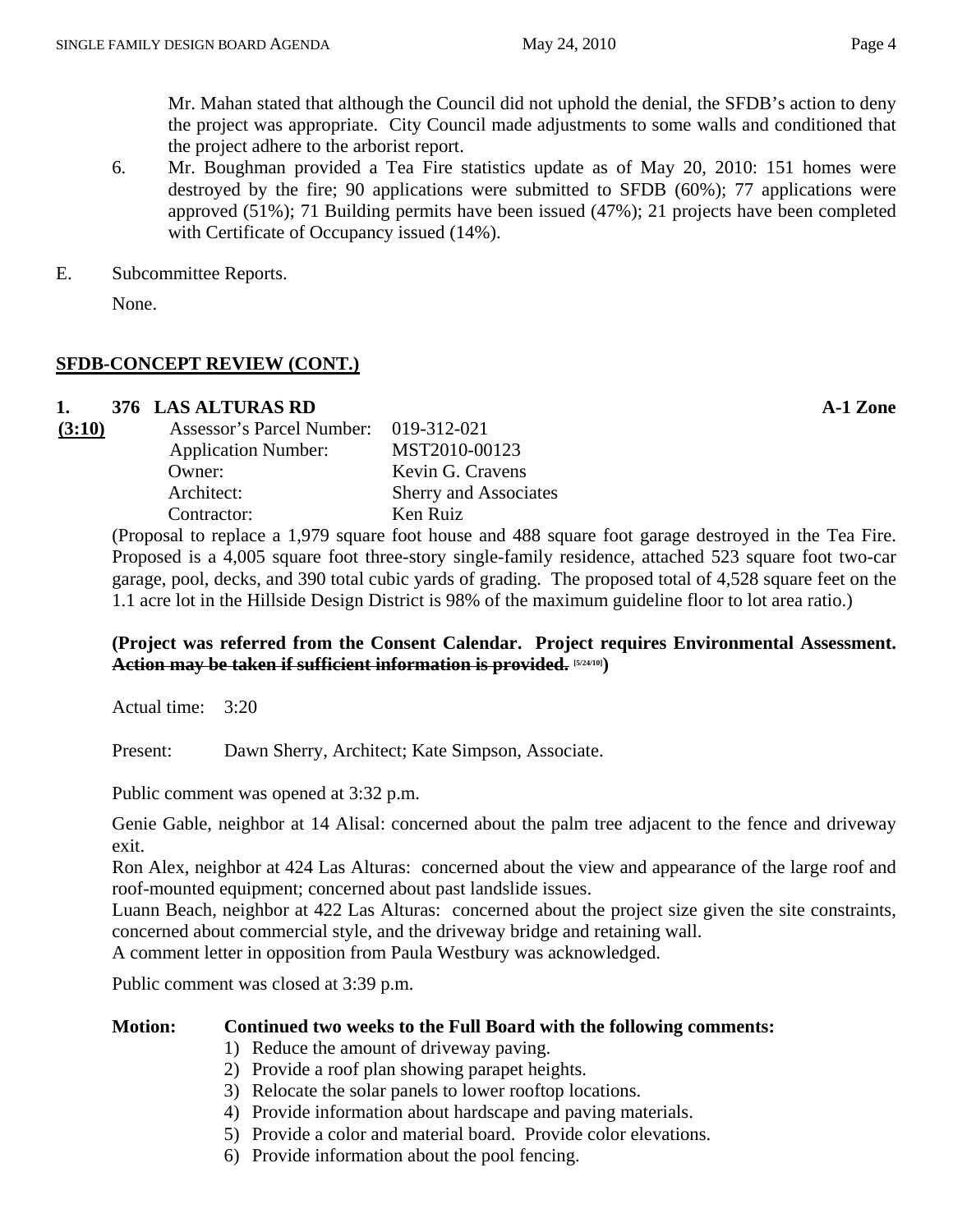- 7) Provide additional landscape to soften the appearance and increase permeability at the front of the house and at the proposed visitor parking.
- 8) Study providing shade trees at the front, along the driveway.
- 9) Study providing a variety of vines along the walls.

Action: Mahan/Deisler, 5/1/0. Motion carried. (Carroll absent. Bernstein opposed to size, style, materials.)

#### **PRELIMINARY REVIEW**

### **2. 507 BROSIAN WAY A-1/SD-3 Zone**

| (3:35) | , |  |
|--------|---|--|
|        |   |  |
|        |   |  |

| (3:35) | Assessor's Parcel Number:  | $047 - 030 - 010$               |
|--------|----------------------------|---------------------------------|
|        | <b>Application Number:</b> | MST2010-00109                   |
|        | Owner:                     | <b>Forouzandeh Family Trust</b> |
|        | Architect:                 | Gil Barry                       |

(Proposal for a new one-story 4,000 square foot single-family residence, attached one- and two-car garages totaling 660 square feet. The project includes a new driveway, motorcourt, pool, patios, landscaping, and 1000 500 [5/24/10] cubic yards of cut and fill grading balanced on site (5/24/10). The proposed total of 4,660 square feet on a 1.87 acre vacant lot in the Hillside Design District and the Coastal Zone is 85% of the maximum floor to lot area ratio.)

Actual time: 4:10

Present: Gil Barry, Architect; Derrick Eichelberger, Landscape Architect; Mike Forouzandeh, Owner; Robert Forouzandeh, Attorney.

Public comment was opened at 4:19 p.m.

A letter in opposition from Paula Westbury was acknowledged.

As no one wished to speak, public comment was closed.

- **Motion: Preliminary Approval of the project with the finding that the Neighborhood Preservation Ordinance criteria have been met as stated in Subsection 22.69.050 of the City of Santa Barbara Municipal Code and continued to Full Board for inprogress review with the following comments:** 
	- 1) The architecture is appropriate for the neighborhood, building materials will be high quality; the house color will be off-white with a tile roof.
	- 2) Provide a color and materials board.
	- 3) Provide information about exterior light fixtures.
	- 4) Provide an elevation of the front retaining wall and study stone cap, pilaster, or scalloping the wall.
- Action: Mahan/Deisler, 6/0/0. Motion carried. (Carroll absent.)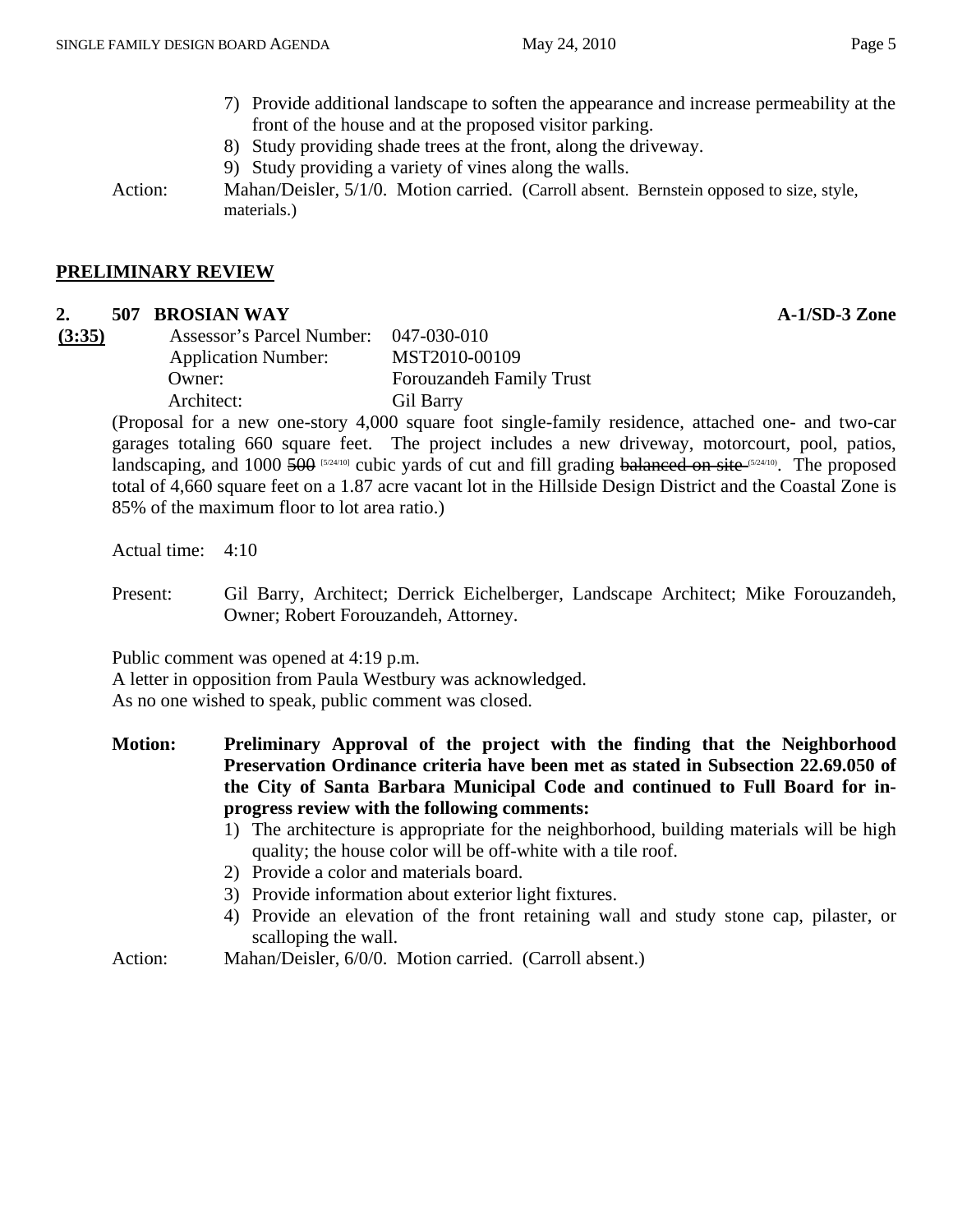### **REVIEW AFTER FINAL**

### **3. 1562 LA VISTA DEL OCEANO DR E-1 Zone**

| Assessor's Parcel Number: 035-180-078 |                              |
|---------------------------------------|------------------------------|
| <b>Application Number:</b>            | MST2009-00376                |
| Architect:                            | <b>Zehren and Associates</b> |
| Owner:                                | Vikram Verma                 |
|                                       |                              |

(This is a revised Project Description: Proposal for architectural alterations and site improvements for an existing 2,576 square foot three-story single-family residence and 423 square foot two-car garage. The proposal includes replacing all doors and windows, expanding main level deck by 455 square feet, alterations to decks, privacy walls, gates, Jacuzzi, fireplaces, flue caps, balcony, railings, outdoor stair, replacing asphalt paving with permeable paving, and interior remodeling. Staff Hearing Officer approval of a Modification is requested for as-built and proposed work that encroaches into the interior setback. The total of 2,999 square feet 19,432 square foot lot in the Hillside Design District is 68% of the maximum guideline floor to lot area ratio.)

### **(Referred from Consent Calendar to Full Board. Review After Final for redesigned main-level deck, terrace, and spa.)**

Actual time: 4:26

Present: Stephanie Poole, Architect; Robert Adams, Landscape Architect.

Public comment was opened at 4:33 p.m.

A letter in opposition from Paul Westbury was announced. As no one wished to speak, public comment was closed.

- **Motion: To table this item to later in the meeting to allow applicant to return with the proposed stucco color sample.**
- Action: Mahan/Deisler, 6/0/0. Motion carried

Time resumed: 6:26

Present: Stephanie Poole, Architect.

**Motion: Final Approval of the Review After Final with the following comments:** 

- 1) The project redesign is approved.
- 2) The Oatmeal X-81 La Habra stucco color as the base color for the stucco wall is approved.
- 3) Preservation of the natural hillside and simplification of the architecture in that area is appreciated.
- Action: Mahan/Woolery, 6/0/0. Motion carried. (Carroll absent.)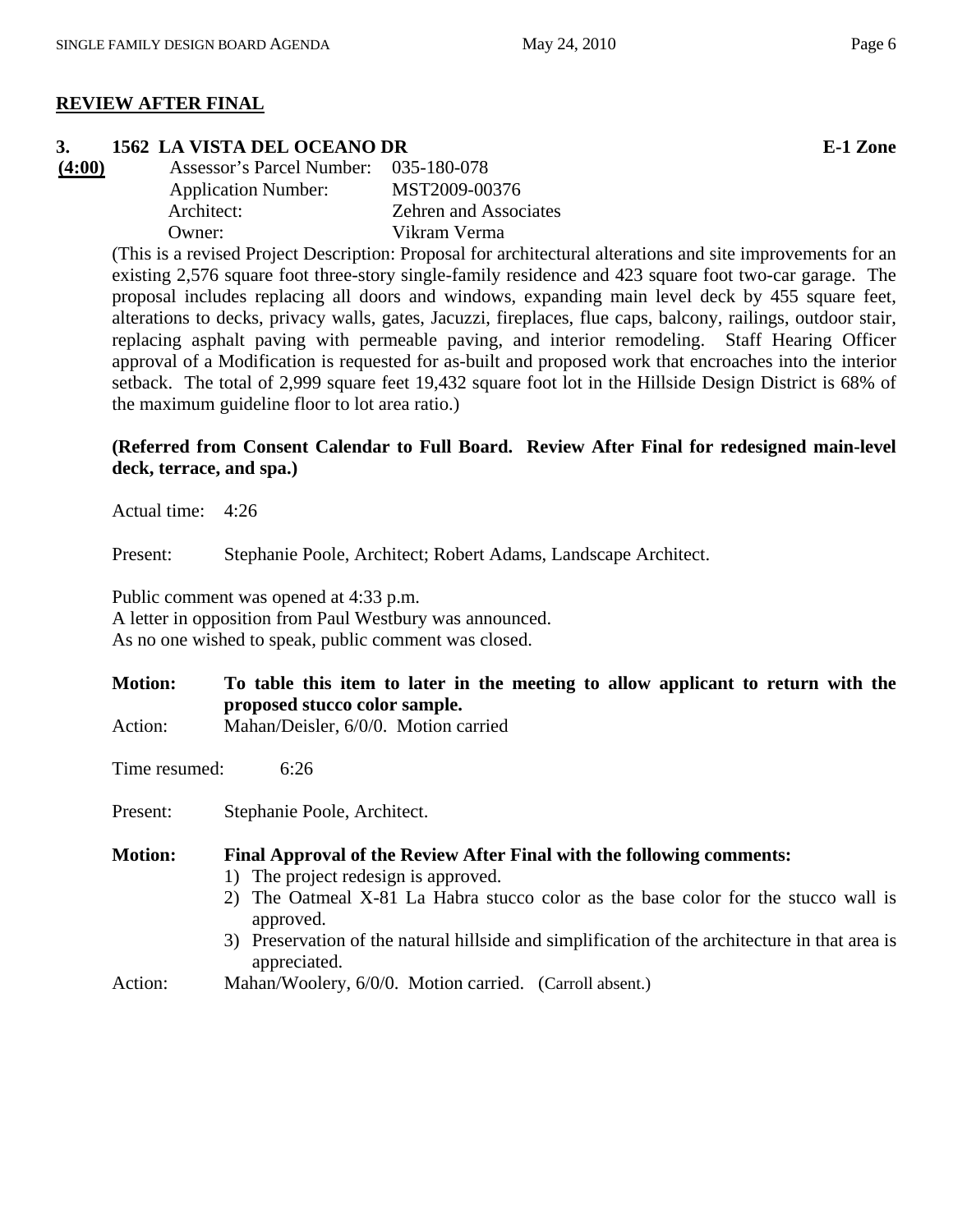### **SFDB-CONCEPT REVIEW (CONT.)** (**Item 4 was heard out of order.)**

### **4. 1335 MISSION RIDGE RD E-1 Zone**

|                            | 019-210-005               |
|----------------------------|---------------------------|
| <b>Application Number:</b> | MST2010-00080             |
| Owner:                     | Dario L. Pini             |
| Architect:                 | Bryan Murphy              |
|                            | Assessor's Parcel Number: |

(Proposal to abate violations listed in ENF2010-00080 and permit as-built maximum 8 foot high retaining walls and construct a 714 square foot terrace, stairs, trellis, fountain and 115 cubic yards of grading. The project is located in the rear yard of a 5,318 square foot three-story single-family residence on a 17,043 net square foot lot in the Hillside Design District.)

### **(Comments only. Project requires Environmental Assessment Action may be taken if sufficient information is provided.**<sup>5/24/10</sup>)

Actual time: 5:18

Present: Bryan Murphy, Architect.

Public comment was opened at 5:25 p.m.

A letter in opposition from Paula Westbury was acknowledged.

As no one wished to speak, public comment was closed.

### **Motion: Continued two weeks to the Consent Calendar with the following comments:**

- 1) Comments 3, 4 and 6 from the meeting of March 29, 2010 were carried forward: 3. Show compliance with the Storm Water Management Program. 4. Provide a soils report. 6. Provide a preliminary landscape plan.
- 2) Provide a color and materials board.
- Action: Mahan/Deisler, 6/0/0. Motion carried. (Carroll absent. Zink abstained.)

### **SFDB-CONCEPT REVIEW (CONT.)**

### **5. 1220 SHORELINE DR E-3/SD-3 Zone**

| Assessor's Parcel Number:  | 045-214-020               |
|----------------------------|---------------------------|
| <b>Application Number:</b> | MST2009-00512             |
| Owner:                     | 1220 Shoreline Drive, LLC |
| Architect:                 | James Zimmerman           |
|                            |                           |

(Proposal for a 331 square foot addition to the second-story, 447 square feet of first-floor additions, and remodeling for an existing 1,064 square foot one-story single-family residence and attached 379 square foot two-car garage. The proposed total of 2,213 square feet on the 5,663 square foot lot in the appealable jurisdiction of the Coastal Zone is 85% of the maximum floor to lot area ratio. Planning Commission approval of a Coastal Development Permit is requested.)

### **(Second review. Comments only; project requires environmental assessment and Planning Commission approval of a Coastal Development Permit.)**

Actual time: 4:44

Present: James Zimmerman, Architect; Lauren Kurzweil, Owner.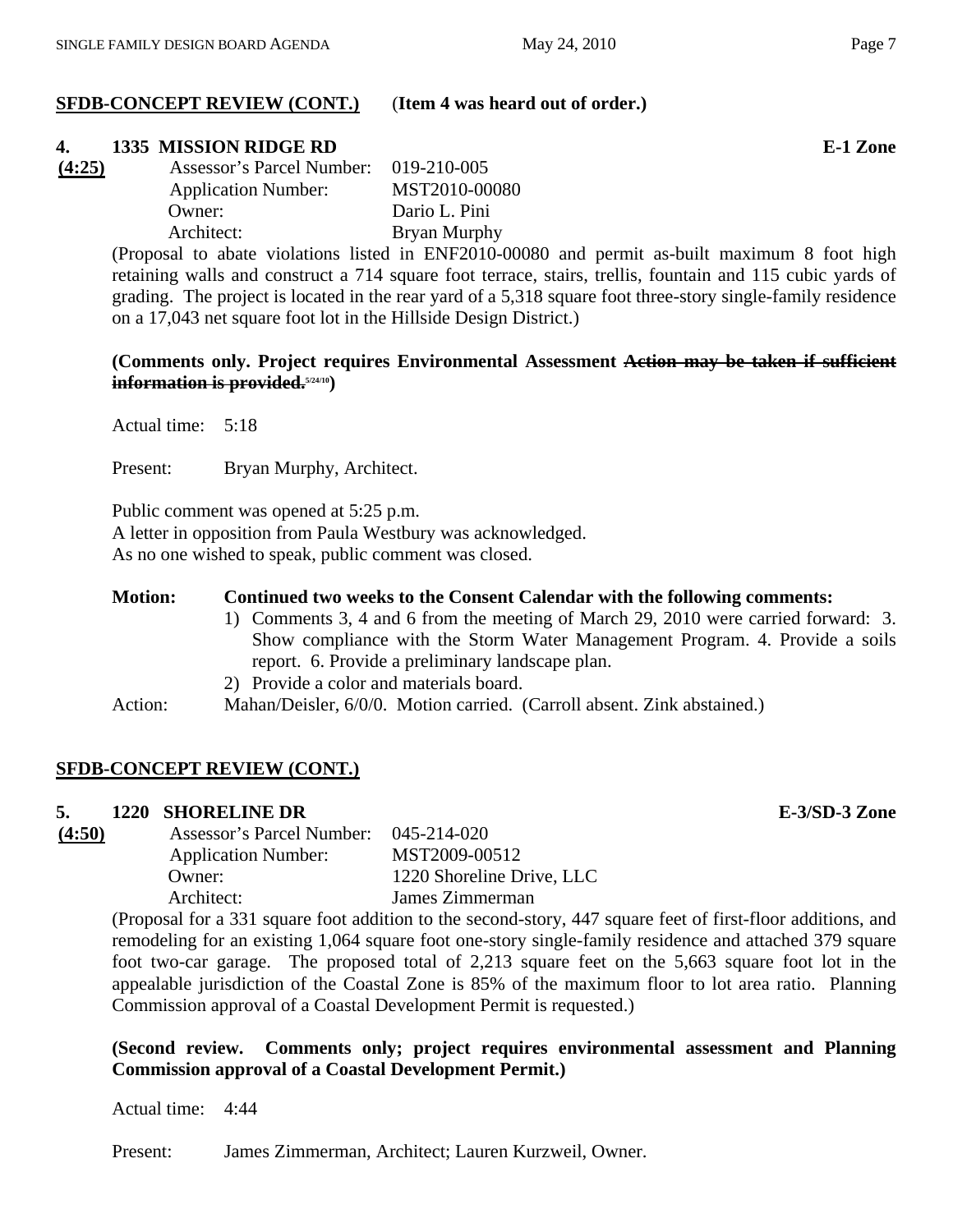Public comment was opened at 4:58 p.m.

A letter in opposition from Paula Westbury was acknowledged.

As no one wished to speak, public comment was closed.

### **Motion: Continued indefinitely to the Planning Commission and return to Full Board with the following comments:**

- 1) The size, bulk, scale, and architecture are compatible with the neighborhood and coastal environment; the project provides high quality materials and details.
- 2) Show a window on east elevation of the tower. Provide a weather vain on top of the tower.
- 3) The balcony at the front will not negatively impact the neighbor's privacy, and therefore does not set a precedent and in this instance the guideline for a 15 foot distance from the property can be waived.

Action: Mahan/Deisler, 6/0/0. Motion carried. (Carroll absent.)

### **SFDB-CONCEPT REVIEW (CONT.)**

### **6. 1628 OVERLOOK LN E-1 Zone**

| (5:15) | Assessor's Parcel Number:  | 015-192-008        |
|--------|----------------------------|--------------------|
|        | <b>Application Number:</b> | MST2010-00075      |
|        | Owner:                     | Giovanni Vigna     |
|        | Architect:                 | <b>Jason Grant</b> |
|        |                            |                    |

(Proposal for a 440 square foot two-story addition at the rear of an existing 2,363 square foot two-story single-family residence and 289 square foot one-car attached garage. The revised proposal includes a new entry porch, a 89 addition to the garage, replacement of all windows and doors, replacement of siding, and removal of arbor and fence. Staff Hearing Officer approval is requested for alterations to the house and garage within the front setback. The proposed total of 3,181 square feet on the 17,832 square foot lot in the Hillside Design District is 72% of the maximum guideline floor to lot area ratio.)

### **(Second review. Comments only; project requires environmental assessment and Staff Hearing Officer approval of a Modification.)**

Actual time: 5:05

Present: Jason Grant, Architect.

Public comment was opened at 5:10 p.m.

A letter in opposition from Paula Westbury was acknowledged.

As no one wished to speak, public comment was closed.

### **Motion: Continued indefinitely to the Staff Hearing Officer and return to Consent Calendar with the following comments:**

- 1) Neighborhood Preservations Ordinance findings can be made when the project returns to Consent Calendar.
- 2) The two-car garage is appreciated and encroachment is acceptable. The style of architecture is compatible with Design Guidelines.
- 3) The change of window fenestration is a positive change.
- 4) Provide a color board.
- Action: Bernstein/Mahan, 6/0/0. Motion carried. (Carroll absent.)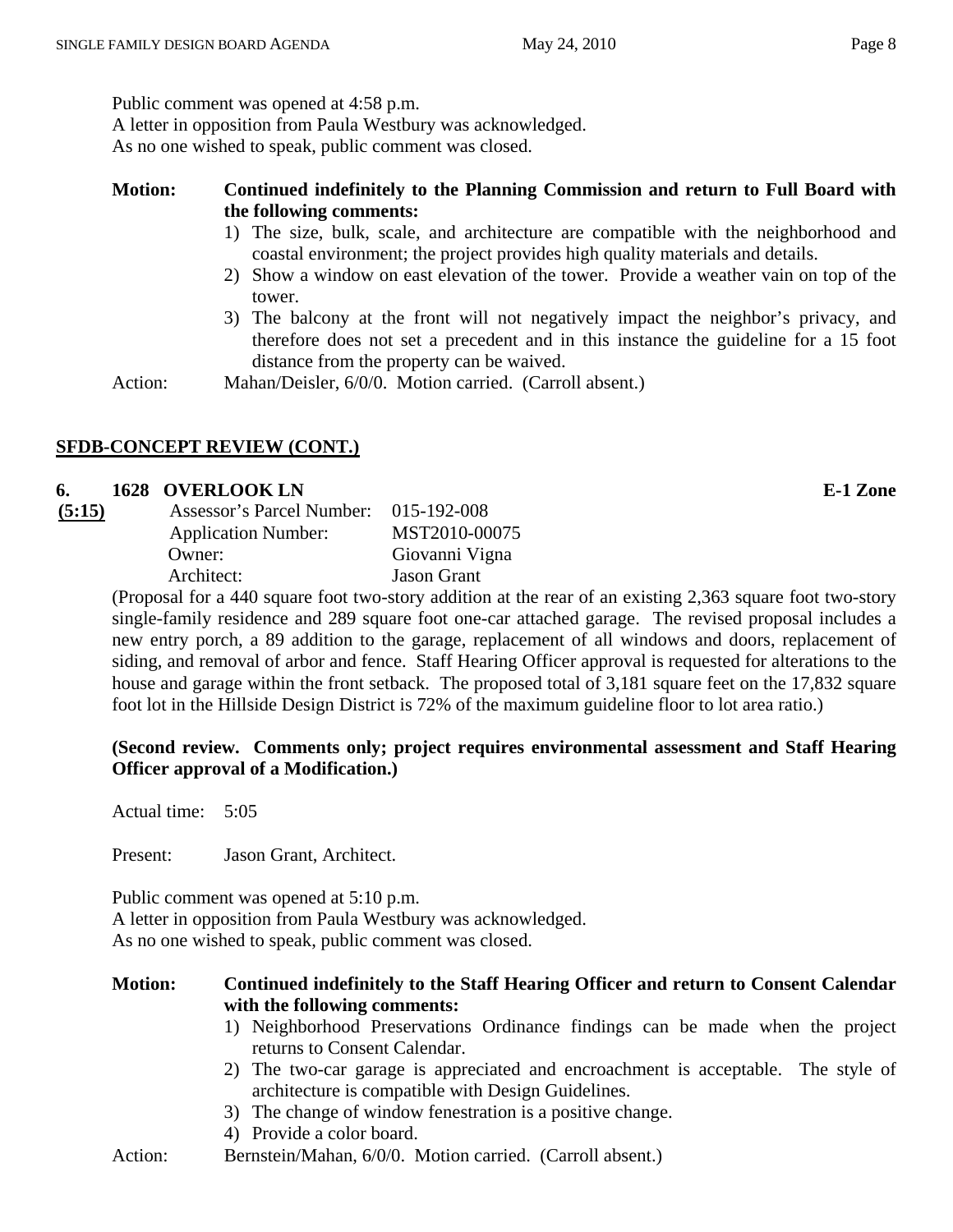### **CONCEPT REVIEW - NEW ITEM: PUBLIC HEARING**

### **7. 282 LOMA MEDIA RD E-1 Zone**

| (5:40) | Assessor's Parcel Number: 019-272-011 |                        |
|--------|---------------------------------------|------------------------|
|        | <b>Application Number:</b>            | MST2010-00134          |
|        | Owner:                                | Alessandro Castellarin |
|        | Architect:                            | <b>Brett Ettinger</b>  |

(Proposal for a 461 square foot second-floor addition to an existing 2,495 square foot two-story singlefamily residence. The project includes enclosing the existing attached carport to create an attached 457 square foot two-car garage and interior remodeling. Staff Hearing Officer approval of a Modification is requested for alterations to the carport located in the front setback. The proposed total of 3,412 square feet on the 15,217 square foot lot in the Hillside Design District is 78% of the maximum guideline floor to lot area ratio.)

### **(Comments only; project requires environmental assessment and Staff Hearing Officer review of a Modification.)**

Actual time: 5:33

Present: Brett Ettinger, Architect.

Public comment was opened at 5:46 p.m. A letter in opposition from Paula Westbury was acknowledged. As no one wished to speak, public comment was closed.

Straw Vote: how many can support the recessed garage door with larger overhang as presented? 3/3

### **Motion: Continued indefinitely to the Staff Hearing Officer and return on Consent Calendar with the following comments:**

- 1) The second-story addition is elegantly incorporated with the existing house
- 2) The Board is mixed on the depth of the garage overhang with a 3/3 straw vote.
- 3) The color pallet and materials are appreciated.
- 4) Study the window at the dining room for alternate options.

Action: Woolery/Bernstein, 6/0/0. Motion carried (Carroll absent.)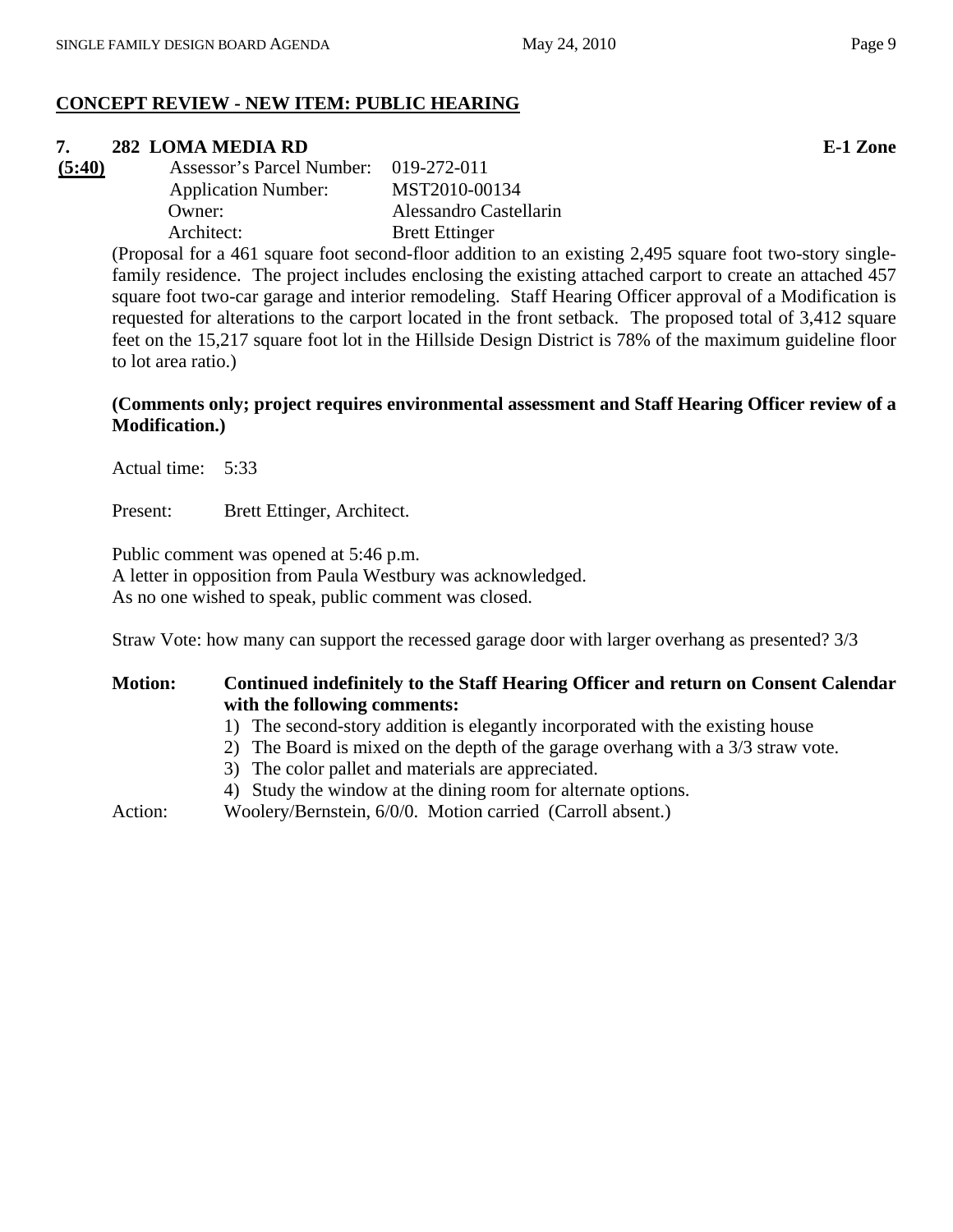### **CONCEPT REVIEW - NEW ITEM: PUBLIC HEARING**

### **8. 1035 CIMA LINDA LN** A-2 Zone

| (6:05) | Assessor's Parcel Number: 015-202-004 |                                   |
|--------|---------------------------------------|-----------------------------------|
|        | <b>Application Number:</b>            | MST2010-00132                     |
|        | Owner:                                | Peter Sadowski and Denise Decker  |
|        | Applicant:                            | <b>Harrison Design Associates</b> |

(Proposal for 2,040 square feet of one-story additions to an existing 4,744 square foot single-family residence, relocation and reduction of garage square footage to result in an attached 750 square foot three-car garage, and a 65 square foot addition to the detached accessory building. The project includes remodeling and associated hardscape and landscape site improvements. The proposed total of 7,444 square feet on the 1.24 acre lot in the Hillside Design District is 146% of the maximum guideline floor to lot area ratio. The project will abate violations in ZIR2010-00055 and ENF2007-00709.)

#### **(Action may be taken if sufficient information is provided.)**

Actual time: 6:00

Present: Tony Spann, Architect; Sam Maphis, Landscape Architect; Peter Sadowski and Denise Decker, Owners.

Mr. Span submitted three letters from neighbors in support of the project.

Public comment was opened at 6:15 p.m.

A letter in support of the project from Steward Hudnut was acknowledged. A letter in opposition of the project from Paula Westbury was acknowledged.

Public comment was closed at 6:16 p.m.

**Motion: Preliminary and Final Approval of the project with the finding that the Neighborhood Preservation Ordinance criteria have been met as stated in Subsection 22.69.050 of the City of Santa Barbara Municipal Code with comments:**  The size, bulk, and scale are appropriate to the neighborhood; details are high quality; the architecture is acceptable; and landscaping is appropriate.

Action: Mahan/Woolery, 5/0/0. Motion carried. (Carroll absent; Deisler stepped down.)

#### **ADJOURNMENT**

The Full Board meeting was adjourned at 6:29 p.m.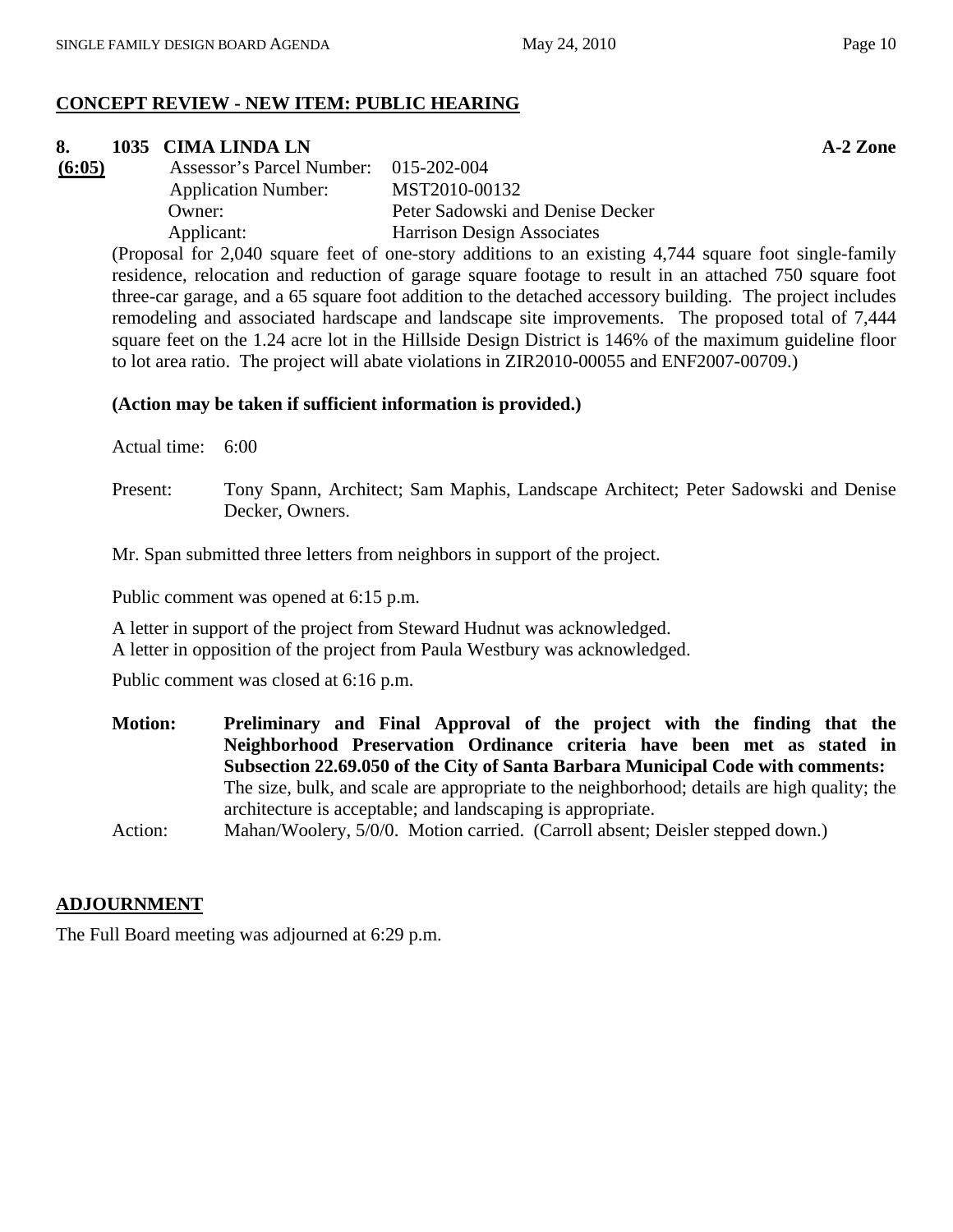### **CONSENT CALENDAR (11:00)**

### **NEW ITEM**

### **A. 525 CONEJO RD A-1 Zone**

| Assessor's Parcel Number: 019-062-004 |                                |
|---------------------------------------|--------------------------------|
| <b>Application Number:</b>            | MST2010-00139                  |
| Owner:                                | Ronald E. and Laura L. Bonneau |
| Contractor:                           | Don Alexander                  |
| Architect:                            | Paul Zink                      |
|                                       |                                |

(Proposal to rebuild a one-story 1,084 square foot house destroyed in the Tea Fire. Proposed is a 1,604 square foot two-story single-family residence similar to the prior house with the addition of a 544 square foot understory. The one non-conforming uncovered parking space will remain. Staff Hearing Officer approval of modifications is requested to provide less than the required open yard area and for the project to encroach into one front setback and two interior setbacks. The proposed total of 1,604 square feet on the 6,531 square foot lot in the Hillside Design District is 57% of the maximum floor to lot area ratio.)

### **(Comments only; project requires environmental assessment and Staff Hearing Officer approval of Modifications.)**

Continued indefinitely to the Staff Hearing officer with comments: 1) The Modification requests are acceptable. 2) The size, bulk, and scale are acceptable. 3) The 10 foot plate in center is acceptable. 4) Return to Consent Calendar with a color board and railing detail. 5) Study the 4' roof overhang at the rear.

### **FINAL REVIEW**

### **B.** 529 CONEJO RD **A-1 Zone**

| Assessor's Parcel Number:  | $019 - 062 - 007$             |
|----------------------------|-------------------------------|
| <b>Application Number:</b> | MST2009-00566                 |
| Owner:                     | Tobin James and Blanche Marie |
| Applicant:                 | Wade Davis Design             |

(Proposal to rebuild a house and garage destroyed in the Tea Fire. Proposed is a 1,604 square foot twostory single-family residence and attached 400 square foot two-car garage. Staff Hearing Officer approval of modifications are requested for encroachment into the front and interior setbacks and modification of the solar access ordinance. The proposed total of 2,004 square feet on the 9,140 square foot lot in the Hillside Design District is 58% of the maximum floor to lot area ratio.)

### **(Final approval of architecture is requested. Project requires compliance with Staff Hearing Officer Resolution No. 011-10.)**

Final Approval of the project as submitted with the finding that the Neighborhood Preservation Ordinance criteria have been met as stated in Subsection 22.69.050 of the City of Santa Barbara Municipal Code with comments: 1) Project provides quality materials and roof. 2) Door and window details are the preferred design. 3) Landscaping should screen the 6' retaining wall. 4) Study using boulders with retaining wall.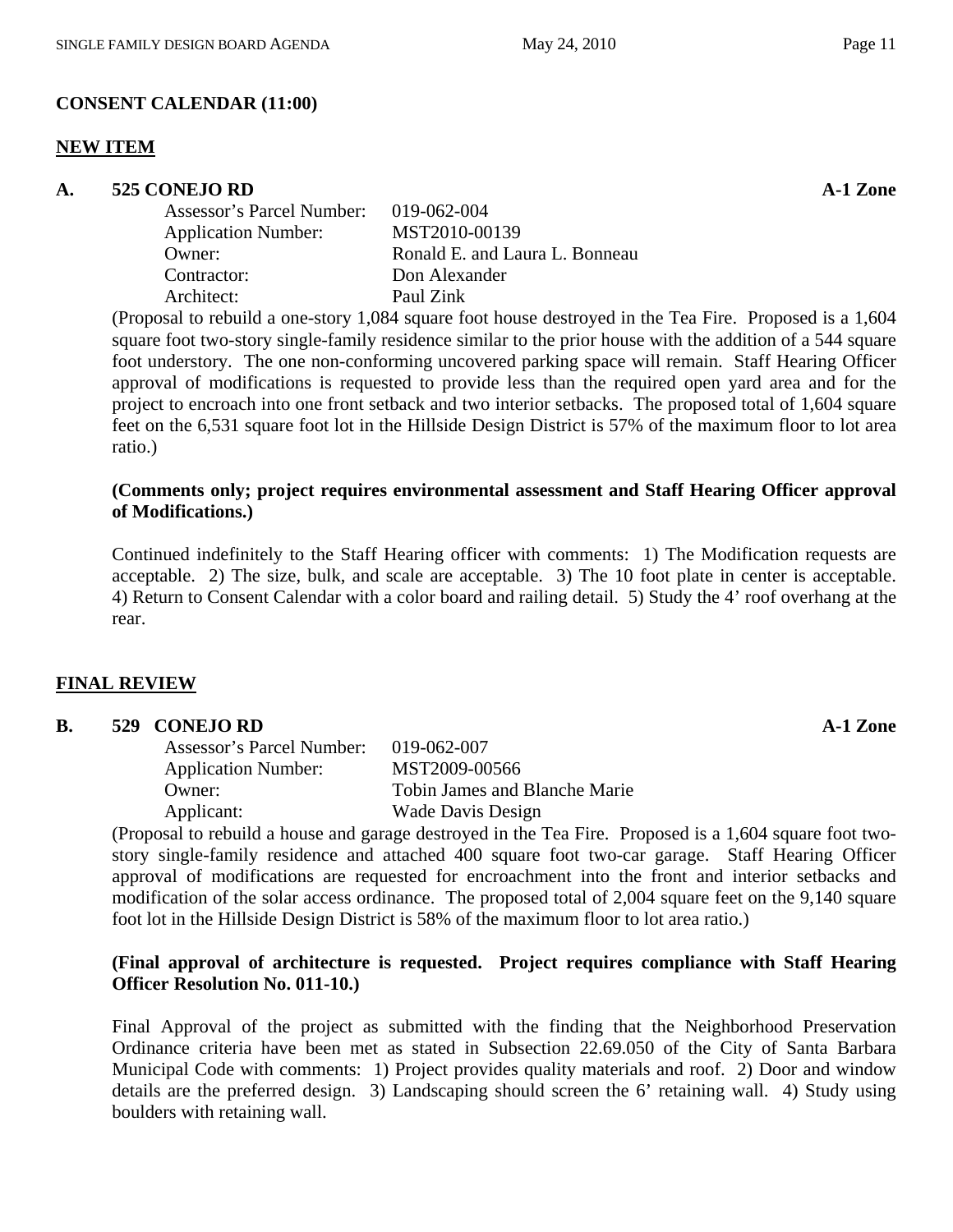### **FINAL REVIEW**

### **C. 407 CONEJO RD A-1 Zone**

| Assessor's Parcel Number:  | 019-050-009                       |
|----------------------------|-----------------------------------|
| <b>Application Number:</b> | MST2009-00423                     |
| Owner:                     | Stephen A. and Maj-Britt L. Greig |
| Architect:                 | Chris Dentzel                     |
| Engineer:                  | Kevin Vandervort                  |
| Contractor:                | <b>Chase Construction</b>         |

(Proposal to rebuild a house and garage destroyed in the Tea Fire. The project consists of a rebuilding the prior 1,404 square foot two-story single-family residence and 424 square foot attached two-car garage and a new 424 square foot understory addition. The proposed total of 2,040 square feet on the 20,149 square foot lot includes 50% of the understory square footage and is 43% of the maximum guideline floor to lot area ratio. Retaining walls were increased in height within the interior and front setbacks and require Staff Hearing Officer approval of Modifications.)

### **(Final approval of landscape plan is requested.)**

Final Approval of the landscape plan as noted: 1) Eliminate the Apenthia, use prostrate Ceanothus. 2) Use shrub Ceanothus to hide the backflow device. 3) Use Ceanothus or Diamondia ground cover rather than lawn under the Oak drip lines.

### **REVIEW AFTER FINAL**

### **D.** 1135 HARBOR HILLS LN **E-1** Zone

| Assessor's Parcel Number:  | 035-314-012      |
|----------------------------|------------------|
| <b>Application Number:</b> | MST2010-00120    |
| Owner:                     | Lucille Leemhuis |

(Proposal to replace 24 feet of an existing second-floor deck and extend the width of the deck by four feet, for a new deck area of 240 square feet at the rear of the existing two-story single-family residence.)

### **(Review After Final to change to steel railing.)**

Denied the Review After Final for railing material change for the new portion of deck. Railings at the rear of the house should all be the same style.